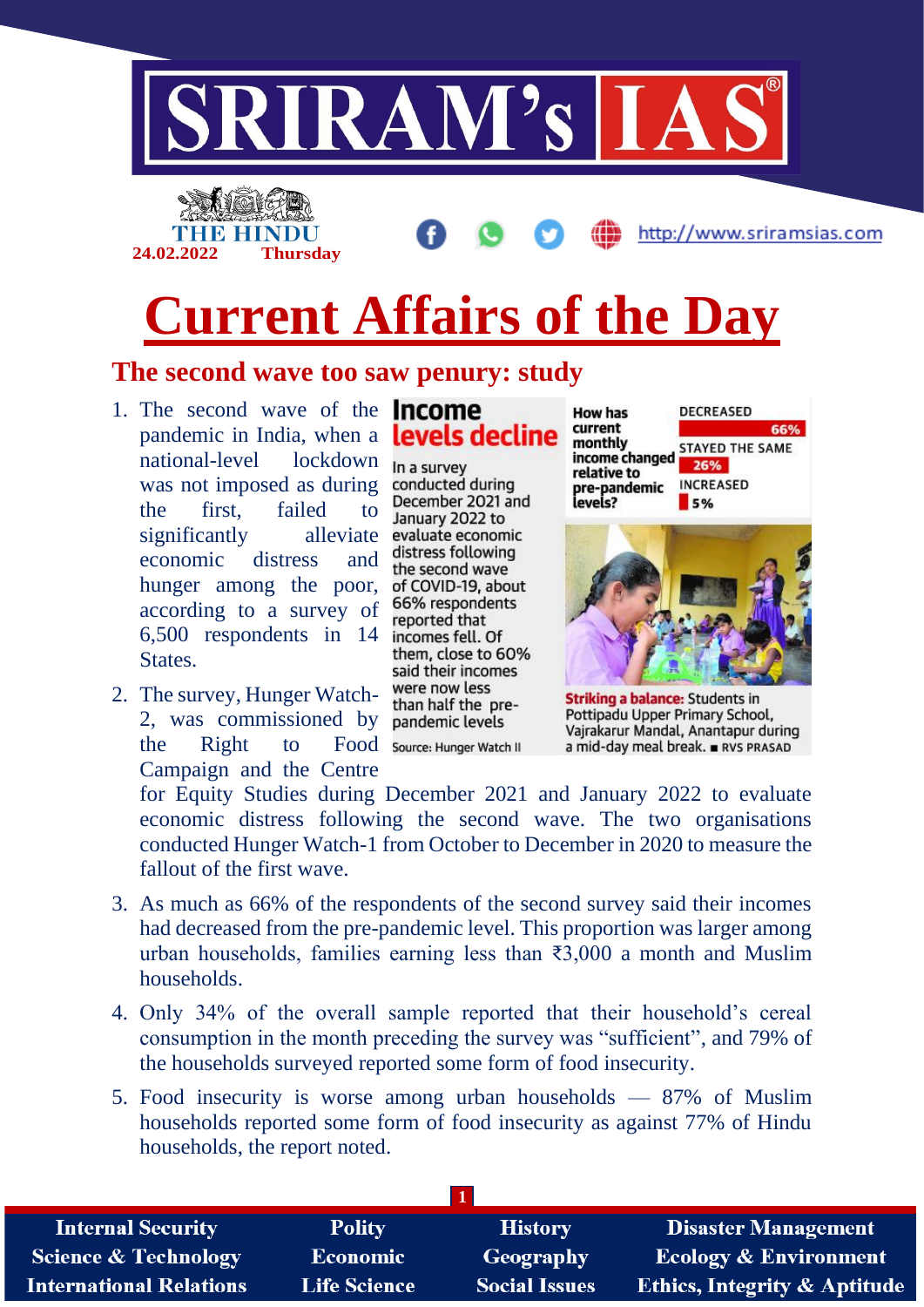

- 6. The first survey had reported similar numbers, suggesting that the absence of a national lockdown did not automatically improve the odds of the poorest accessing adequate work and nutrition.
- 7. Over two-thirds of the respondents, for instance, reported that in October 2020, the quantity of food they were able to consume was less than what it was before the lockdown. Seven out of 10 respondents reported a worsening nutritional quality of diets.

# **'Money laundering a global problem'**

- 1. The government informed the Supreme Court that  $\overline{\xi}18,000$  crores was confiscated under the Prevention of Money Laundering Act (PMLA) from fugitive businessmen Vijay Mallya, Nirav Modi and Mehul Choksi, and returned to banks.
- 2. Appearing before a Bench, Solicitor-General submitted that money laundering is a "global problem". The government said the total proceeds of crime in PMLA cases pending before the court is  $\text{\textless}67,000$  crore.
- 3. The number of PMLA cases investigated by the Enforcement Directorate (ED) has varied in five years, from 111 to 981 in 2015-16 and 2020-21, respectively.
- 4. "Very small number of cases are being taken up for investigation under the PMLA as compared to annual registration of the cases under the Money Laundering Act in the UK (7,900), the U.S. (1,532), China (4,691), Austria (1,036), Hong Kong (1,823), Belgium (1,862) and Russia (2,764)," he submitted.
- 5. "Corruption in high offices is a major facilitator of money laundering". This is especially true in the developing world. Corruption is an "insidious player which undermines democracy". Money laundering, in turn, fuels organised crime and terrorism.

#### **UN report**

1. The Solicitor-General quoted a United Nations report which said the proceeds of crime being laundered amount to \$2.1 trillion, which accounts for 3.67% of the global GDP.

| <b>Internal Security</b>        | <b>Polity</b>       | <b>History</b>       | Disaster Management                     |  |  |
|---------------------------------|---------------------|----------------------|-----------------------------------------|--|--|
| <b>Science &amp; Technology</b> | <b>Economic</b>     | <b>Geography</b>     | <b>Ecology &amp; Environment</b>        |  |  |
| <b>International Relations</b>  | <b>Life Science</b> | <b>Social Issues</b> | <b>Ethics, Integrity &amp; Aptitude</b> |  |  |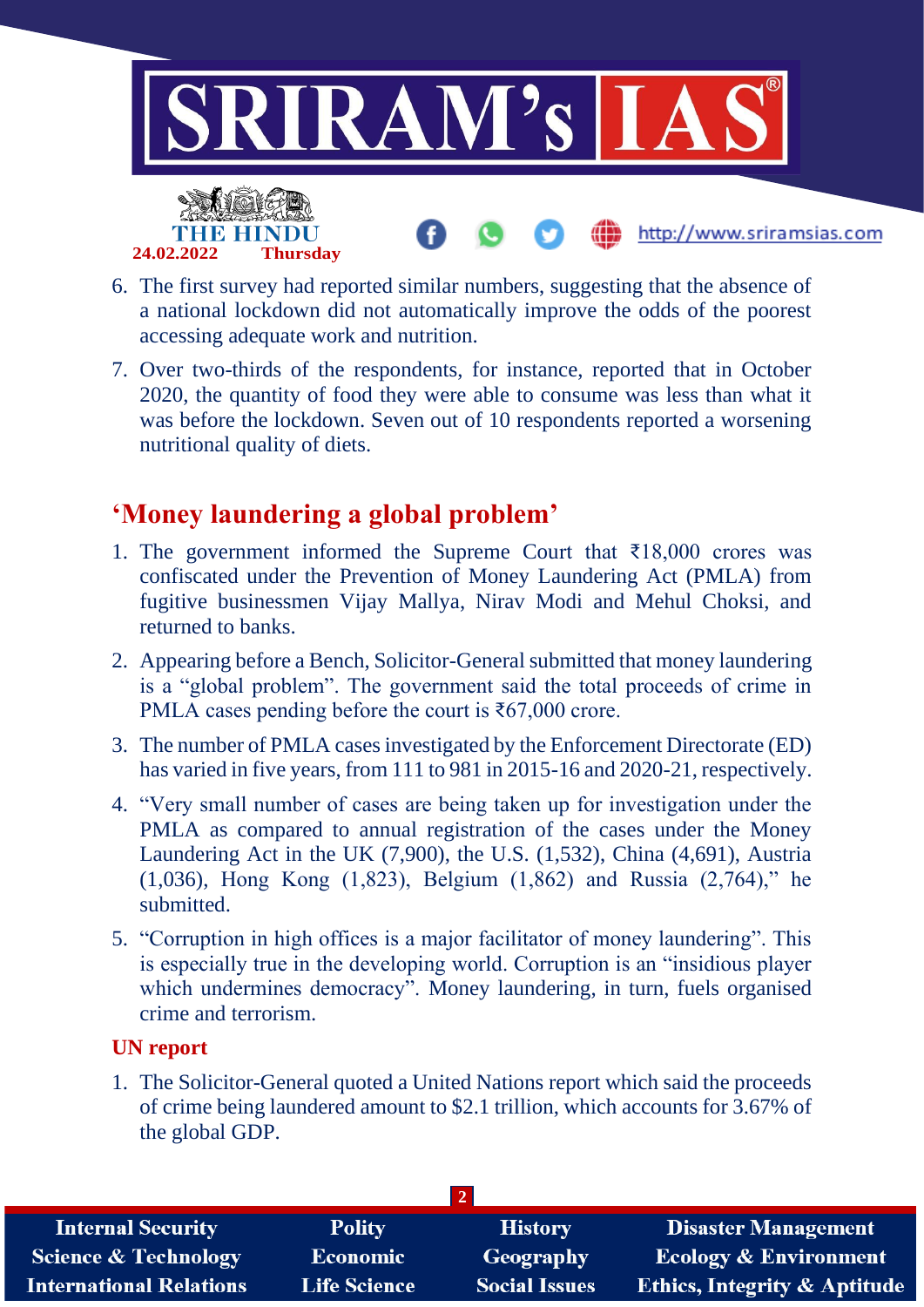

- 2. He said three "supra-national or transnational" crimes which have brought together the global community are narcotics, money laundering and terrorism.
- 3. He highlighted how people accused of money laundering run to small nations with no extradition treaty with India where they can buy citizenship. He said the global tolerance to money laundering has come down. This has been evident in the increasing number of predicate offences.
- 4. The Centre was responding to a batch of petitions before the court alleging that the PMLA has evolved as the government's "hatchet" law in recent years, considering the series of raids and arrests of politicians, their relatives and activists.

## **MILAN to be held in Vizag from Feb. 25**

Starting with the participation of four countries — Indonesia, Singapore, Sri Lanka and Thailand — in 1995, the exercise has since transitioned in terms of the number of participants and complexity of exercises.

#### **Highlights:**

1. Amid escalating tensions between Ukraine and Russia, warships of Quad countries, France, Myanmar, South Korea and Vietnam and several others will come together at Visakhapatnam later this week for the largest multilateral exercise MILAN, hosted by the Indian Navy.



- 2. Russia, Iran, Israel and Saudi Arabia among others are participating in the exercise without ships.
- 3. The exercise, scheduled from February 25 to March 4, will see the participation of around 42 countries with ships from over 15 countries.
- 4. The U.S. will be joining the exercise for the first time.

| <b>Internal Security</b>        | <b>Polity</b>       | <b>History</b>       | <b>Disaster Management</b>              |  |
|---------------------------------|---------------------|----------------------|-----------------------------------------|--|
| <b>Science &amp; Technology</b> | Economic            | Geography            | <b>Ecology &amp; Environment</b>        |  |
| <b>International Relations</b>  | <b>Life Science</b> | <b>Social Issues</b> | <b>Ethics, Integrity &amp; Aptitude</b> |  |